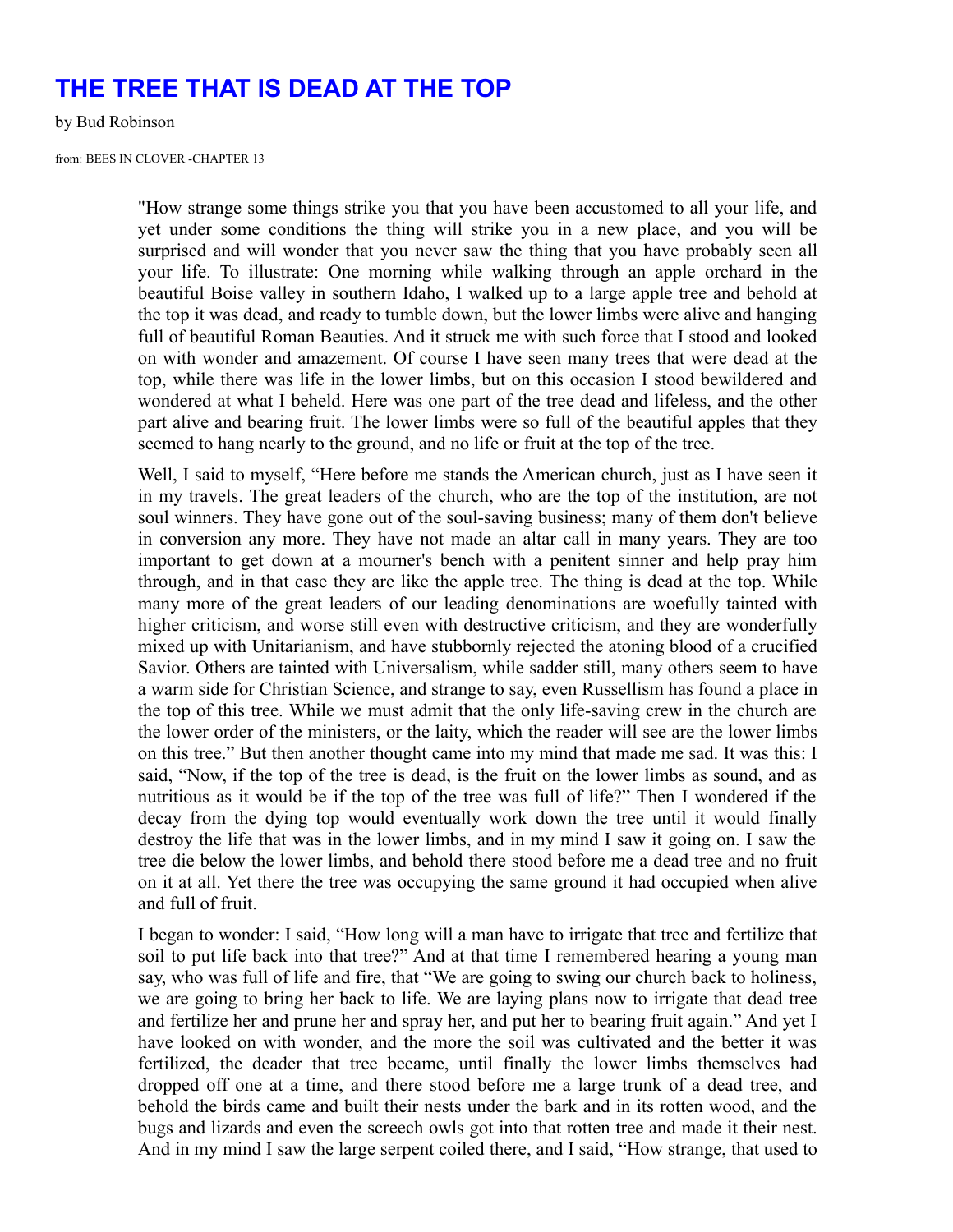be a fruit-bearing tree. But behold, death and decay got into the top of it and was allowed to remain until it destroyed the whole tree." A week later a layman in the church said to me, "I don't accept the doctrine and experience of holiness because our leaders reject it." And I said, "There is the tree that I saw in my vision. Death struck her in the top and was working toward the ground, and surely and truly as the tree died at the top, it will not be a generation until every limb on that tree is dead and dropping off."

We might wind up by saying that unbelief in the pulpit will put unbelief in the pew, and worldliness in the pulpit will put formalism in the pew; and if you discover a polar bear in the pulpit, you may look for icebergs in the pew. The polar bear must have ice. And how many times have I seen a church that was warm and on fire for God, receive a learned doctor in their pulpit, and he was as spiritually dead as the tree was literally dead, and it wouldn't be twelve months until he had cooled off and choked out and starved out the spiritual life of his entire flock, and now they are as dead and as worldly as he himself. This is one of the kind of the twentieth century. Think of it, here is a congregation paying their preacher their hard-earned money to help them to live right, and get to heaven, and behold, he is undermining their faith in the deity of Jesus, and the inspiration of the Scriptures, and he will finally rob them of their living faith, and rob them of heaven and populate hell with them. Now, let the reader look back and see if he can see anything in that tree that resembles the American church. And beloved reader, if you have any spiritual life, this picture that we have just shown you will just about scare you to death. And, beloved, you had better rise up in your God-given power, and by the grace of God, and the blood of Jesus Christ, and the power of the Holy Ghost, shake off all doubt and fear and flee to the outstretched arms of a loving, gentle, tender, sympathizing Jesus, "Who loved you and gave himself for you that he might redeem you from all iniquity and purify unto himself a peculiar people, zealous of good works."

## Now let's look and see if there is any historical evidence to support Bud's revelation in the orchard:

from: page 12 "An Account of the Infancy, Religious and Literary Life, of Adam Clarke, L.L.D, F.A..S etc, etc" Page 1 "The Role of Holiness Churches"

## BRISTOL CIRCUIT

In July, 1789, (Adam Clarke) removed finally from the Norman islands, and, leaving Mrs. Clarke and his son John, then about six months old, at Trowbridge, he proceeded to Leeds, where the Conference was that year held, and where he received his appointment for the Bristol Circuit.

By this time his studies and confinement in the islands, had preyed a good deal on his health; and the cough, which he had got several years before by sleeping in a wet bed at Beeralston, became so severe and oppressive, that it threatened his death. Mr. Wesley himself saw this, and in a visit after Conference to Bristol, told the Society that "he believed they would soon lose their assistant." He was, however, enabled to go through the work of the Circuit, which was very severe; and though there was but little prosperity in the Circuit, yet he left it both in its spiritual and temporal concerns, in a much better state than he found it. What contributed much to his ill health in Bristol was, all the lodging rooms were over the chapel, and the noxious effluvia from the breath of so many hundreds of people who assembled there throughout the week, made the place extremely unhealthy. The plan, of building all the lodging rooms over the chapel, and on which several of the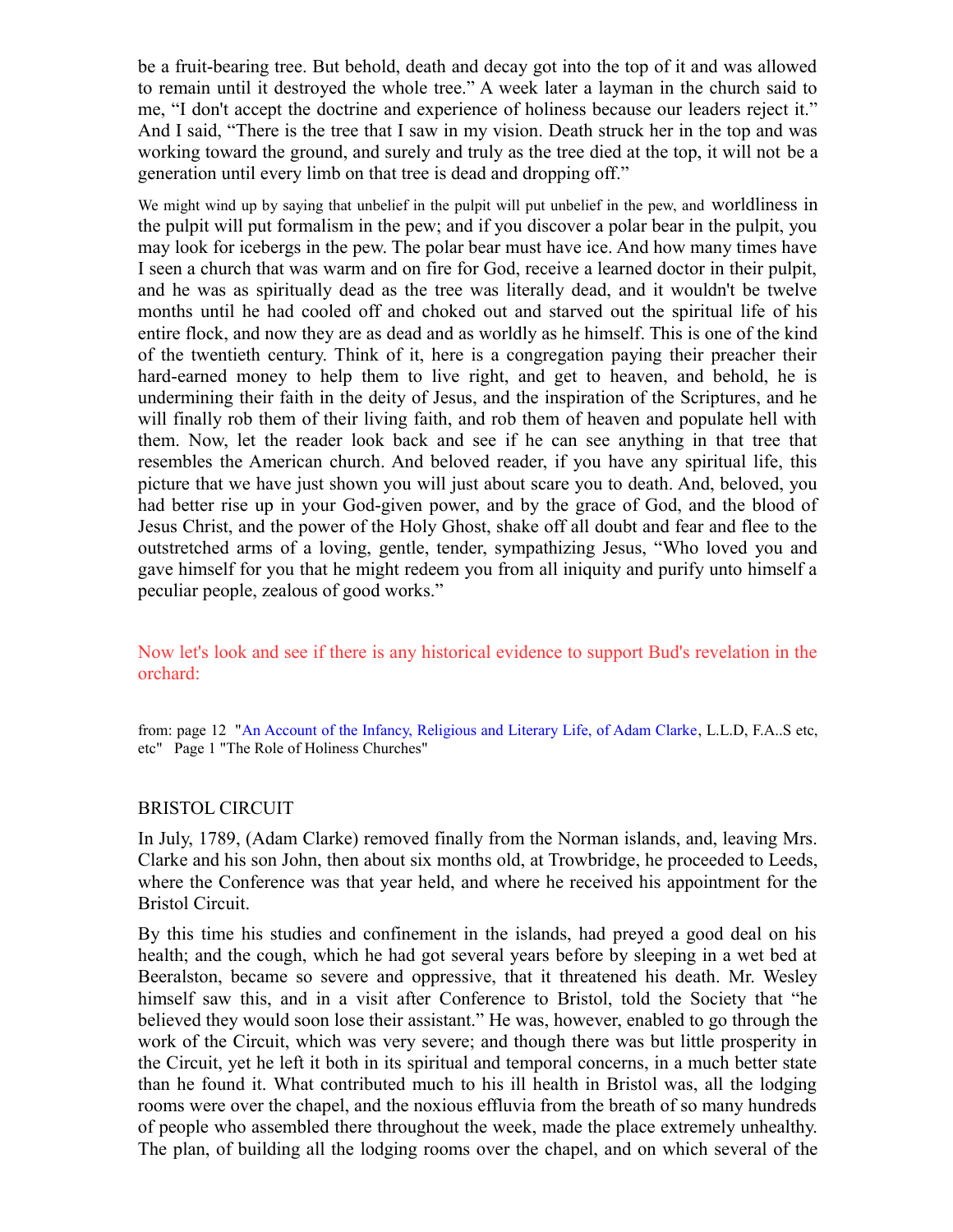original Methodist preaching houses were built, was greatly prejudicial to the health of the preachers and their families.

In 1790 the Conference was held in Bristol, the last in which that most eminent man of God, John Wesley, presided: who seemed to have his mind particularly impressed with the necessity of making some permanent rule that might tend to lessen the excessive labor of the preachers, which he saw was shortening the lives of many useful men.

In a private meeting with some of the principal and senior preachers, which was held in Mr. Wesley's study. To prepare matters for the Conference, he proposed that a rule should be made that no preacher should preach thrice on the same day: Messrs. Mather, Pawson, Thompson, and others, said this would be impracticable; as it was absolutely necessary, in most cases, that the preachers should preach thrice every Lord's day without which the places could not be supplied. Mr. Wesley replied, "It must be given up; we shall lose our preachers by such excessive labor." They answered, "We have all done so: and you even at a very advanced age have continued to do so." "What I have done" said he, "is out of the question, my life and strength have been under an especial Providence; besides, I know better than they how to preach without injuring myself; and no man can preach thrice a day without killing himself sooner or later; and the custom shall not be continued." They pressed the point no farther, finding that he was determined; **but they deceived him** after all by altering the minute thus, when it went to the press: -- "No preacher shall any more preach three times in the same day (to the same congregation.)" By which clause the minute was entirely neutralized. He who preaches the Gospel as he ought, must do it with his whole strength of body and soul, and he who undertakes a labor of this kind thrice every Lord's day, will infallibly shorten his life by it. He, who, instead of preaching, talks to the people, merely speaks about good things, or tells a religious story, will never injure himself by such an employment; such a person does not labor in the word and doctrine, he tells his tale, and as he preaches so his congregation believes, and sinners are left as he found them.

At this Conference it was found very difficult to get a preacher for Dublin; for during Mr. Wesley's life, an English preacher was generally appointed to that station, and he was considered the general assistant, that is, Mr. Wesley's representative, over all the Irish Circuits and preachers. Mr. Clarke was proposed by several of the preachers, but Mr. Wesley refused because of the indifferent state of his health: however, they at last persuaded Mr. Wesley to consent, provided, when the proposal should be made to Mr. Clarke, he should not object. It was accordingly laid before him; and, as it was his maxim never to choose a Circuit, nor object to his appointment, he agreed, and was sent over to Dublin, Aug. 1790.

So there were deceivers in the very central council of the Church who were not afraid to pull the wool over even the venerable eyes of Wesley!!! Why would they agree to this systemic slow genocide of their preachers?

To deceive your leader face-to face is certainly not something a man with a pure heart could carry off. So these were dangerous two-faced carnal men infesting the very central council at the top of the early Methodist Church......

Where did they come from? See the red letters in the next except.

### DUBLIN

At the time of Mr. Clarke's arrival in Dublin, he found himself exposed to many inconveniences.

They had been building a new house for the preacher, with which they connected a large room for a charity-school. The preacher and his family were to occupy the lower part and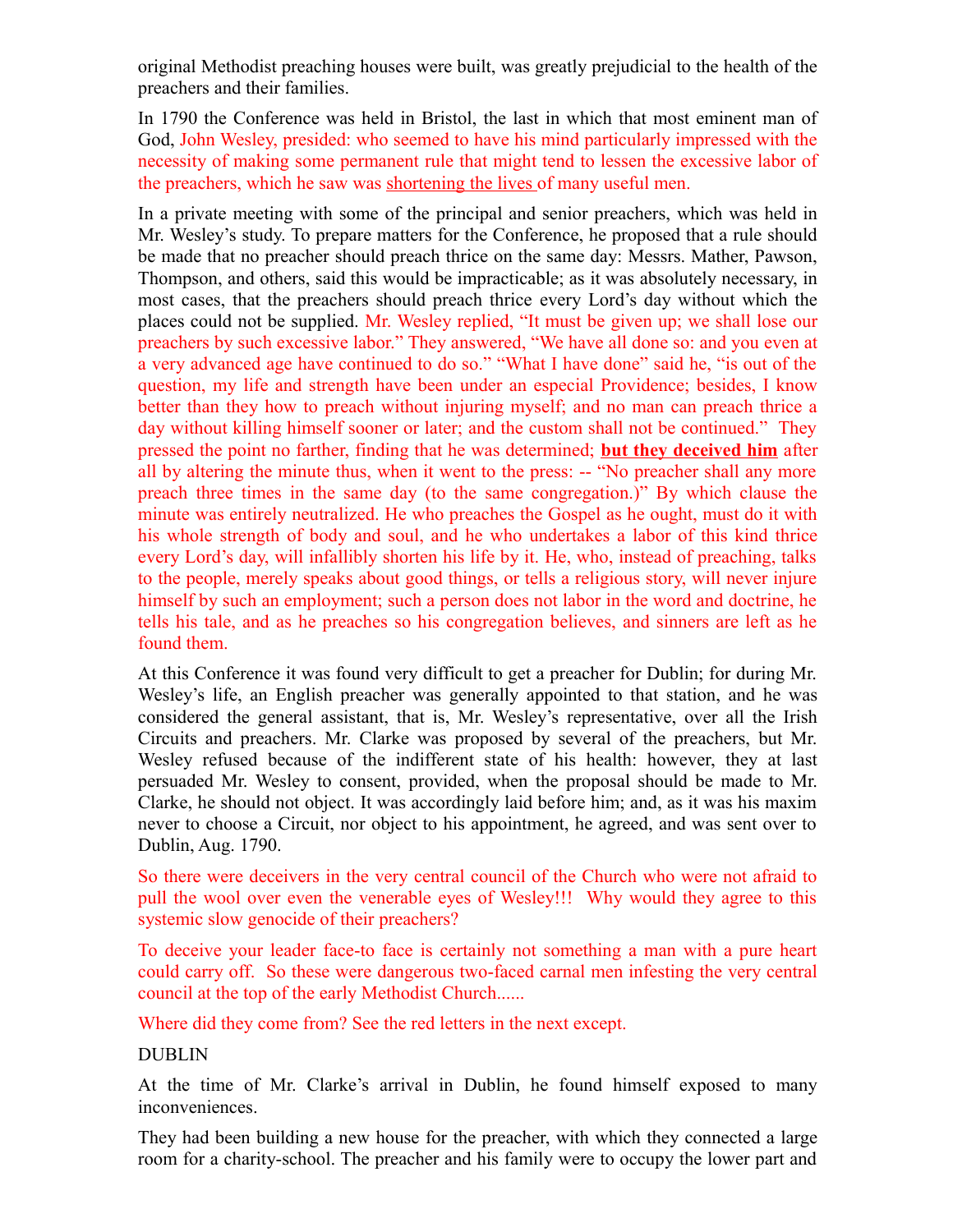first floor, and the charity-school was to extend over the whole of the building, on the second floor. Owing to the unprincipled builder, the house was not made either according to the time or plan specified. The builder was a knave, to whom the stewards of the society had trusted the agreement signed by each, which agreement he absolutely refused ever to produce. Bad brick, bad mortar, inferior timber, and execrable workmanship, were everywhere apparent; and the knave was safe, as he professed to have lost the agreement, but maintained that all was done according to the specification. The house not being ready, Mr. Clarke and his family were obliged to go into lodgings, which were far from being either comfortable or convenient, but it was near the chapel, and the new house was expected to be soon ready.

The inconvenience of the lodging induced Mr. Clarke to enter the new house long before it was dry, which nearly cost him and his family their lives. He was shortly seized with a dreadful rheumatic affection in his head, which was supposed to be occasioned by a congestion of the blood-vessels of the brain; and in consequence of this supposition, his physicians were led to adopt a wrong treatment, which assisted the disease, and by both he was brought nearly to the gates of death. His recovery was slow and imperfect, and he was obliged, at the ensuing Conference to return to England.

*(You see, Mr. Wesley's leading on this topic was exactly correct, and almost cost the life of his most valuable assistant of the time.)*

### SECTION VIII.

# "The Doctrines and Disciplines of the Methodist Episcopal Church in America 1798'

Of the Method of receiving Preachers, and

of their Duty.

*Quest.* 1. HOW is a preacher to be received?

*Answ.* 1. By the yearly conference.

2. In the interval of the conference, by the bishop, or presiding elder of the district, until the sitting of the conference.

3. When his name is not printed in the minutes, he must receive a written licence from the bishop or presiding elder.

*Quest.* 2. What is the duty of a preacher?

*Answ.* 1. To preach.

- 2. To meet the societies, classes, and bands.
- 3. To visit the sick.
- 4. To preach in the morning, where he can get hearers.

*N. B.* We are fully determined never to drop morning preaching, and to preach at five o'clock in the summer, and six in the winter, wherever it is practicable.

*Quest.* 3. What are the directions given to a preacher? *Answ.* 1. Be diligent. Never be unemployed; never be triflingly employed. Never trifle away time; neither spend any more time at any place than is strictly necessary.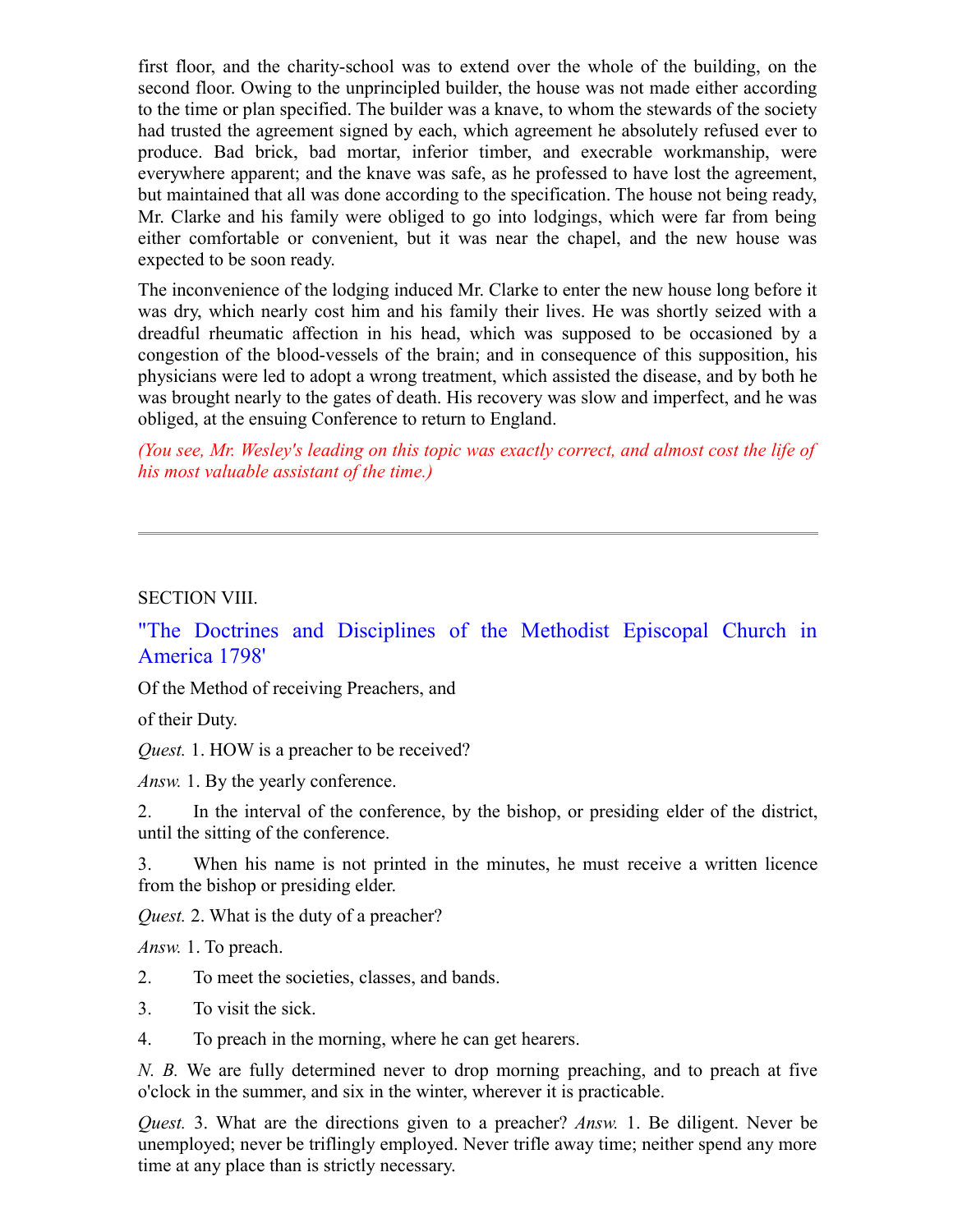2. Be serious. Let your motto be, *holiness to the Lord.* Avoid all lightness, jesting, and foolish talking.

3. Converse sparingly and cautiously with women. 1 Timothy,

v. 2.

4. Take no step towards marriage without first consulting with your brethren.

5. Believe evil of no one without good evidence; unless you see it done, take heed how you credit it. Put the best construction on every thing. You know the judge is always supposed to be on the prisoner's side.

6. Speak evil of no one; else your word especially would eat as doth a canker. Keep your thoughts within your own breast, till you come to the person concerned.

7. Tell every one under your care, what you think wrong in his conduct and temper, and that plainly, as soon as may be: else it will fester in your heart. Make all haste to cast the fire out of your bosom.

8. Avoid all affectation. A preacher of the gospel is the servant of all.

9. Be ashamed of nothing but sin.

10. Be punctual. Do every thing exactly at the time. And do not mend our rules, but keep them; not for wrath but conscience' sake.

11. You have nothing to do but to save souls. Therefore spend and be spent in this work. And go always not only to those that want, but to those that want you most.

Observe! It is not your business only to preach so many times, and to take care of this or that society: But to save as many souls as you can; to bring as many sinners as you possibly can to repentance, and with all your power to build them up in that holiness, without which they cannot see the Lord. And remember! A Methodist preacher is to mind every point great and small, in the Methodist discipline! Therefore you will need to exercise all the sense and grace you have.

12. Act in all things, not according to your own will, but as a son in the gospel. As such it is your duty to employ your time in the manner which we direct: in preaching and visiting from house to house: in reading, meditation, and prayer. Above all, if you labour with us in the Lord's vineyard, it is needful you should do that part of the work which we advise, at those times and places which we judge most for his glory.

*Quest.* 4. What method do we use in receiving a preacher at the conference?

*Answ.* After solemn fasting and prayer, every person proposed shall then be asked, before the conference, the following questions (with any others which may be thought necessary) viz. Have you faith in Christ? Are you going on to perfection? Do you expect to be made perfect in love in this life? Are you groaning after it? Are you resolved to devote yourself wholly to God and his work? Do you know the rules of the society? Of the bands? Do you keep them? Do you constantly attend the sacrament? Have you read the form of discipline? Are you willing to conform to it? Have you considered the rules of a preacher; especially the first, tenth, and twelfth? Will you keep them for conscience' sake? Are you determined to employ all your time in the work of God? Will you endeavour not to speak too long or too loud? Will you diligently instruct the children in every place? Will you visit from house to house? Will you recommend fasting or abstinence, both by precept and example? Are you in debt?

So carnal seekers are allowed into a probationary connection. No doubt many would survive this time of oversight and be accepted into the ministry and eventually bringing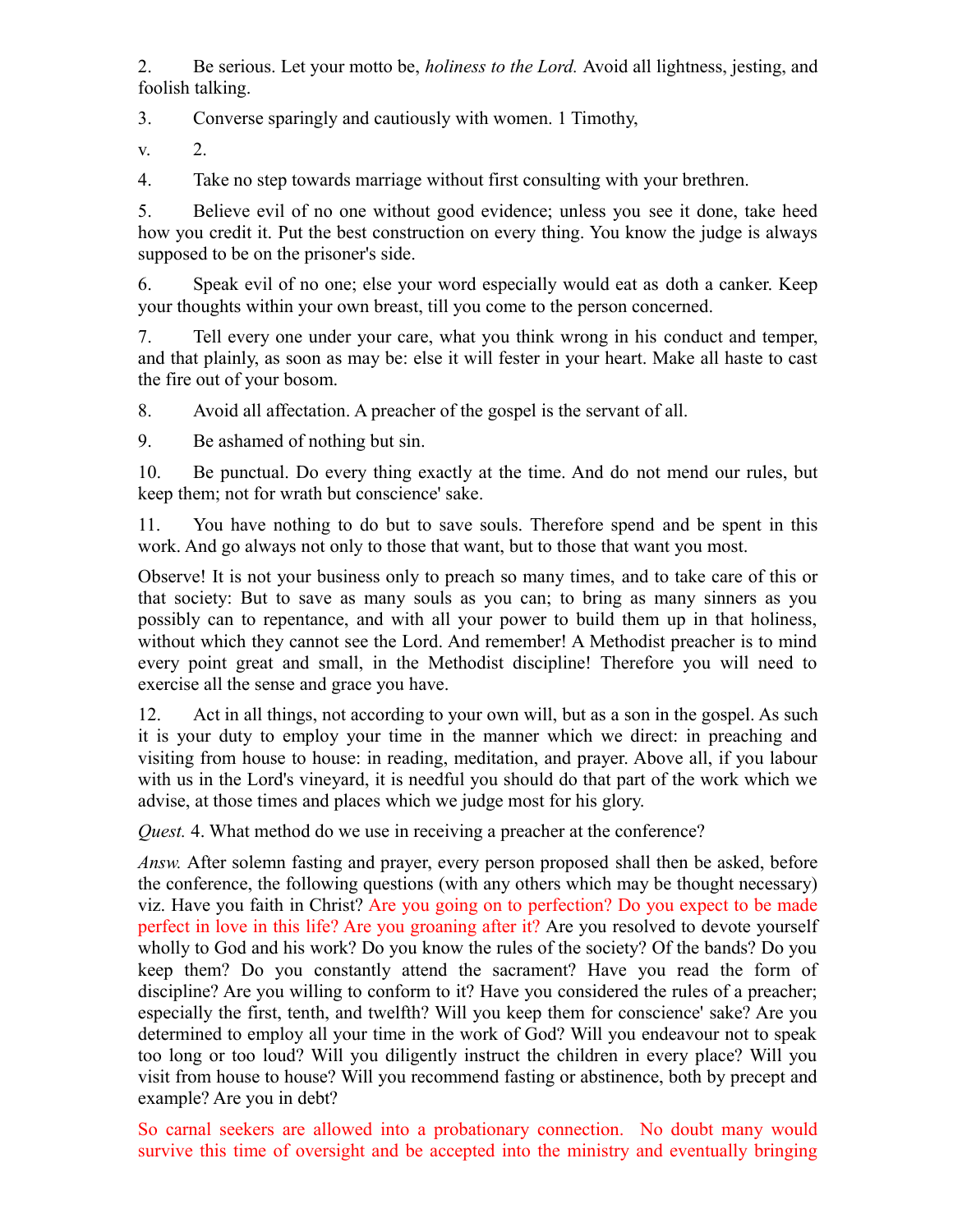their thoroughly camouflaged carnal minds with them into the counsels of the church. Dire long term consequences are now baked into the cake.

We may then, if he gives us satisfaction, receive him as a probationer, by giving him the form of discipline, inscribed thus: To A. B. *"You think it your duty to call sinners to repentance.*

Make full proof hereof, and we shall rejoice to receive you as a *fellow-labourer."* Let him then carefully read and weigh what is contained therein; that if he has any doubt, it may be removed.

Observe! Taking on trial is entirely different from admitting a preacher. One on trial may be either admitted or rejected, without doing him any wrong; otherwise it would be no trial at all. Let every one that has the charge of a circuit, explain this to those who are on trial, as well as to those who are in future to be proposed for trial.

But no one shall be received, unless he first procure a recommendation from the quarterly meeting of his circuit.

After two years' probation, being approved by the yearly conference, and examined by the president of the conference, he may be received into full connection, by giving him the form of discipline inscribed thus: *As long as you freely consent to, and earnestly endeavour to walk by these rules, we shall rejoice to acknowledge you as a fellowlabourer.*

*N. B.* If any preacher absent himself from his circuit without the leave of the presiding elder, the presiding elder shall, as far as possible, fill his place with another preacher, who shall be paid for his labours out of the salary of the absent preacher in proportion to the usual allowance.

### NOTES.

If we duly consider the articles containing the duties of a preacher, and the manner in which he must fill up those duties, from the nature and situation of the work in which he is engaged, we may venture to address him in the words of the great apostle, 2 Tim. iv. 1, 2. "I charge thee, therefore, before God, and the Lord Jesus Christ, who shall judge the quick and the dead, at his appearing and his kingdom, preach the word; be instant in season, out of season; reprove, rebuke, exhort, with all longsuffering and doctrine." And we may add, with the wise men, Eccles. xi. 6. "In the morning sow thy seed, and in the evening withhold not thine hand: for thou knowest not whether shall prosper either this or that, or whether they both shall be alike good." To preach almost every day, and to meet societies or classes several times in the week, and to visit the sick, not only in the towns, but as far as practicable on the plantations, is a work which requires no small degree of diligence and zeal: and no person is fit to be a travelling preacher, who cannot fill up these duties incessantly all the year round, except occasional indispositions incapacitate him for a season; or some reasonable and urgent necessity call him away for a little time.

Let us now take a view of the twelve rules for the direction of a preacher.

1. Let every moment be employed to the glory of God! This is the substance of the first rule. And how agreeable is this to the written Word: Eccles. ix. 10. "Whatsoever thy hand findeth to do, *do it with thy might:* for there is no work, nor device, nor knowledge, nor wisdom in the grave, whither thou goest." Eph. v. 15, 16. "See then that ye walk circumspectly, not as fools, but as wise, *redeeming the time,* because the days are evil." 1 Tim. iv. 15.

"Meditate upon these things, *give thyself wholly to them,* that thy profiting may appear to all." At the same time that we should endeavour to lie fully open, in all our sermons, to the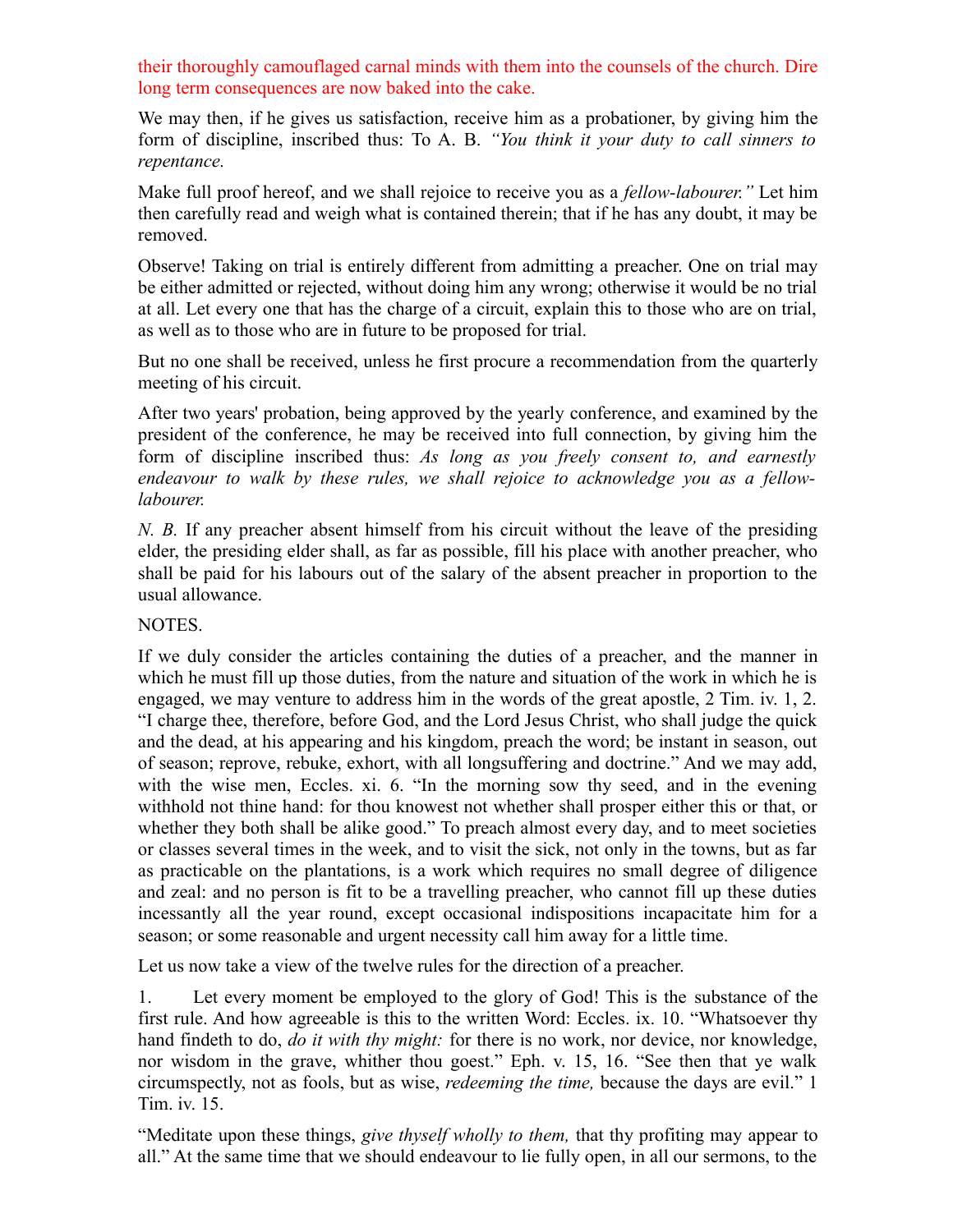influences of the Holy Spirit of God, "we should not offer to the Lord our God of that which doth cost us nothing." 2 Sam. Xxiv. 24.

Time is one of the most precious talents man possesses: O that those words of the poet may be engraven on every preacher's heart, ——— "Pay no

"Moment but for the purchase of its worth:

"And what's its worth? Ask death-beds, they can tell!"

2. Let all your deportment be grave, according to those commands of the apostle, Eph. v. 4. "[Let] neither filthiness, nor foolish talking, nor jesting, which are not convenient [be once named among you:] but rather giving of thanks." Col iv. 5, 6. "Walk in wisdom toward them that are without, redeeming the time. Let your speech be always with grace, seasoned with salt, that ye may know how ye ought to answer every man." 1 Tim. iv. 12. "Let no man despise thy youth, but be thou an example of the believers, in word, in conversation, in charity, in spirit, in faith, in purity." A minister of the gospel should preach, not only by his sermons, but by his actions, his common conversation, his whole example, yea, even by his looks. He should be every where a flame of fire. Wherever he is, the eyes of all are upon him. He cannot be neutral, but in every place will do either good or evil.

3. Preserve chastity even in the most delicate sense of the word. Remember those words of our Lord, Matt. v. 28. "Whosoever looketh on a woman to lust after her, hath committed adultery with her already in his heart:" and, therefore, see that you "make a covenant with your eyes," Job xxxi. 1.—that you "entreat the elder women as mothers, the younger as sisters, with all purity," 1 Tim. v. 2.—and that you "flee youthful lusts: but follow righteousness; faith, charity, peace, with them that call on the Lord out of a *pure* heart," 2 Tim. ii. 22.

4. What St. Paul says of the *wives* of the deacons, belongs as much to the wives of preachers, "Even so must their wives be grave, not slanderers; sober, faithful in all things," 1 Tim. Iii. 11. Preachers certainly, therefore, should not trust in their own judgments, *merely,* in so weighty an affair.

5. Take care that your private sentiments of your brethren be not biased, or your esteem of them diminished, except, by convincing proof. "Judge not that ye be not judged. For with what judgment ye judge, ye shall be judged; and with what measure ye mete, it shall be measured to you again," Matt. Vii.

1, 2. "Above all things have fervent charity among yourselves: for charity shall cover the multitude of sins," 1 Pet. iv. 8. Charity *"covereth* all things" (for so should the original word be rendered) "believeth all things, hopeth all things," 1 Cor. Xiii. 7.

6. Be exceedingly tender of the characters of others: for to rob another of his character, by rash judgment, is to do him an irreparable injury. Let those words of Scripture be ever kept in view, as of infinite importance to all, but especially to a minister of the gospel, 2 Tim. ii. 16. 17. "Shun profane and vain babblings; for they will increase unto more ungodliness. And their word will eat as doeth a canker." The influence of a travelling preacher is very extensive: and for him to use that influence for the ruin of characters would be terrible indeed! Jam. I. 19, 20. "Wherefore, my beloved brethren, let every man be swift to hear, slow to speak, slow to wrath: for the wrath of man worketh, not the righteousness of God." iv. 11, 12. "Speak not evil one of another, brethren.

He that speaketh evil of his brother, and judgeth his brother, speaketh evil of the law, and judgeth the law; but if thou judge the law; thou art not a doer of the law, but a judge. There is one Lawgiver, who is able to save, and to destroy: who art thou that judgest another?"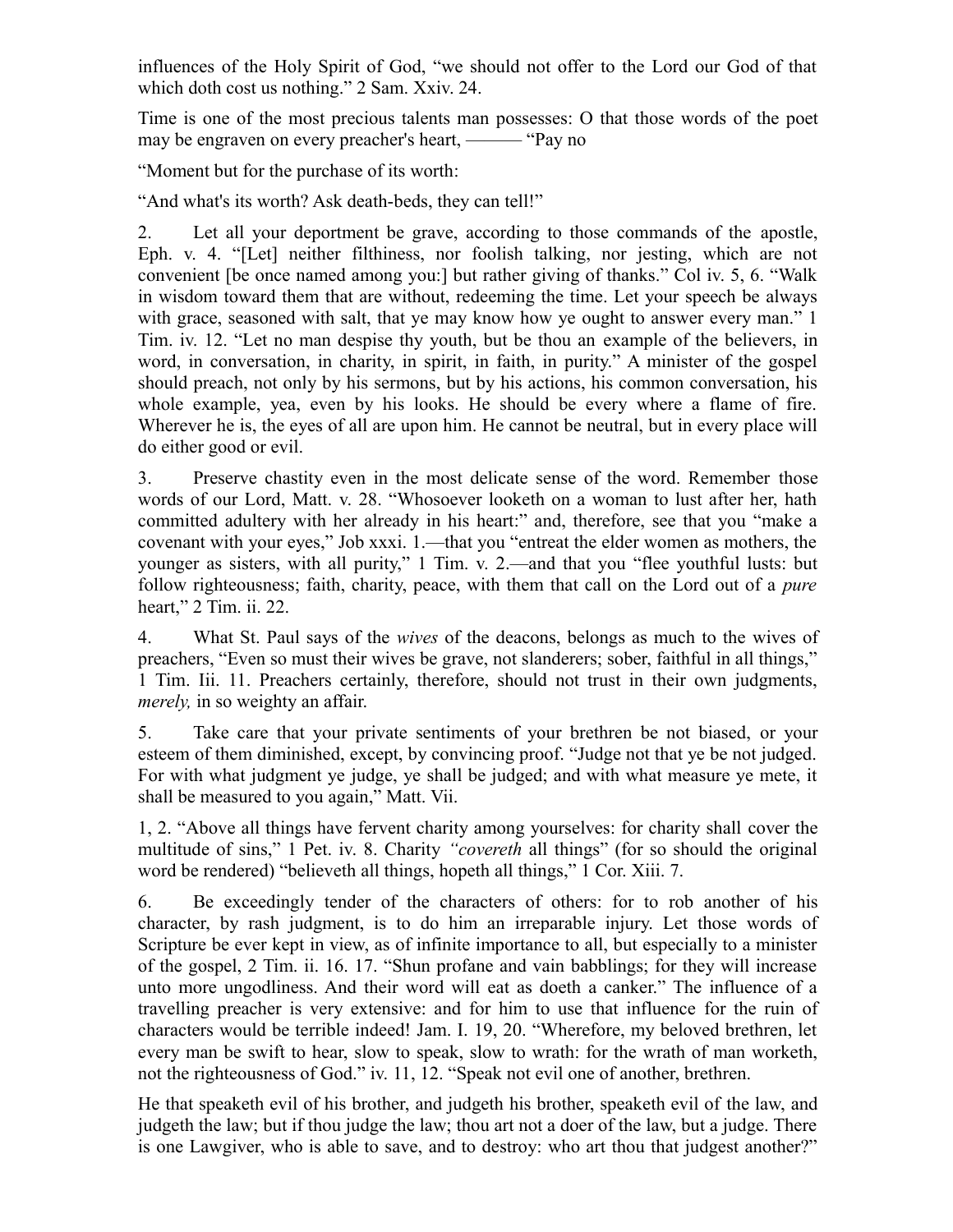Tit. Iii. 1. 2. *"Put them in mind—*to speak evil of no man, to be no brawlers, But gentle, shewing *all meekness* unto *all men."* You are not only always thus to bridle your own tongue, but frequently *to put others in mind* of this important duty.

7. At the same time, it is your bounden duty to reprove sin, wherever you meet with it: So says the word of God: Lev. Xix. 17. "Thou shalt in any wise rebuke thy neighbour, and not suffer sin upon him." Eph. v. 11. "Have no fellowship with the unfruitful works of darkness, but rather reprove them." Ver. 13. "All things that are reproved, are made manifest by the light: for whatsoever doth make manifest, is light." To reprove the open, presumptuous sinner, or to tell your brother of his faults in private, or even in public, if the sin be gross, and the honour of God and his sacred cause demand it, by no means clashes with the two preceding rules. It must also be remembered, that these three last rules do not relate to the conduct of those who have the oversight of circuits, when they act as *judges: their* duties, in that respect, shall be considered in due place.

8. Labour after that true greatness of soul, that genuine humility, of which our adorable Redeemer sets us so bright an example. "Better it is to be of an humble spirit," says the wise man, "than to divide the spoil with the proud," Prov. Xvi. 19. "I say, through the grace given unto me," observes the great apostle, "to every man that is among you, not to think of himself more highly than he ought to think; but to think soberly, according as God hath dealt to every man the measure of faith," Rom. Xii. 3. And again, "We preach not ourselves, but Christ Jesus the Lord; and *ourselves, your servants,* for Jesus' sake," 2 Cor. iv. 5.

9. What a pattern have we before us in our Lord, for all christians, but especially for those whose one business is to save souls? John xiii. 317.

"Jesus—riseth from supper, and laid aside his garments; and took a towel, and girded himself. After that, he poureth water into a bason and began to wash the disciples' feet, and to wipe them with the towel wherewith he was girded.—So after he had washed their feet, and had taken his garments, and was set down again, he said unto them, Know ye what I have done to you? Ye call me master and Lord: and ye say well; for so I am. If I then, your Lord and Master, have washed your feet, ye also ought to wash one another's feet. For I have given you an example, that ye should do as I have done to you. Verily, verily, I say unto you, The servant is not greater than his Lord; neither he that is sent greater than he that sent him. If ye know these things, happy are ye if ye do them." Pride is the very spirit of the devil: he is full of pride. All other graces, without humility, are like a fine powder carried in the wind without a cover, soon blown away and gone. The streams of grace slow down, and sink into the vallies of humility, and there *only* fructify, whilst the hills of pride are dry and barren. But at the same time, the true minister of Christ, like his Master can, in the way of duty, when necessary, "set his face like a flint,"\* and go through the fire and through the water. "The wicked flee, when no man pursueth; but the righteous are bold as a lion," Prov. Xxviii. 1. *Isaiah* l. 7.

10. *Punctuality* is of vast importance in every circumstance of life. Without it, no confidence can exist: and the want of it is productive of innumerable evils to society. But how much stronger are there observations, when applied to our situation? The itinerant plan, which we so much and so justly venerate, would be the most pernicious in the world, without *punctuality*. It would be almost sufficient to make mankind hate religion. The man who will disappoint a congregation through any worldly motive, is highly criminal, and answerable for all the evil which his negligence has caused—answerable for all the souls which, through disgust, do afterwards despise or neglect the ordinances of God. When an appointment is fixed, and cannot be revoked in time, it should be considered as an engagement made to God. "Lord," says the Psalmist, "who shall abide in thy tabernacle, and who shall dwell in thy holy hill?—He that sweareth to his own hurt, and changeth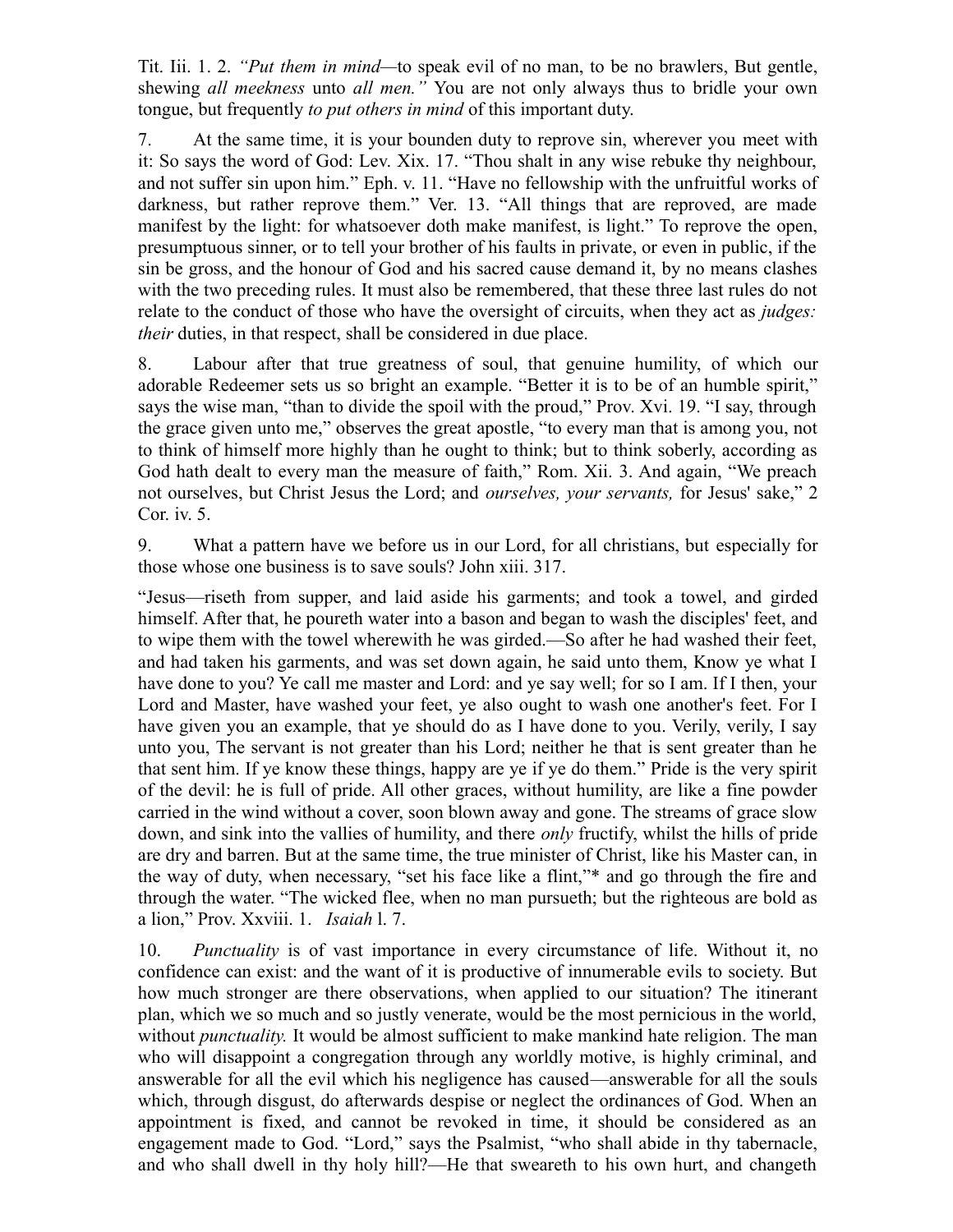not." See Psalm xv. And the word of a preacher of the gospel, indeed of every christian, should be the same as his oath, or he is not even an honest man. Alas! The good which the best of us do, is but little, and, therefore, should not suffer any subtraction. *But when the itinerant preacher frequently proves himself destitute of punctuality, his life and labours* become more hurtful than profitable. He not only prevents a faithful man from filling up the office which he himself abuses, but gives continual offence, and imperceptibly drives numbers from the ordinances of God, and thereby out of the way of salvation. "Give," therefore, "none offence, neither to the Jews, nor to the gentiles, nor to the church of God. Even as I," adds the apostle, "please all men in all things, not seeking mine own profit, but the profit of many, that they may be saved," 1 Cor. x. 32, 33. What a reason, *"that they may be saved!"* A reason, which should influence the heart of a preacher of the gospel more than the strongest temptations of sense or temporal interest! Approve yourselves, therefore, "as the ministers of God, giving no offence in any thing, that the ministry be not blamed," 2 Cor. vi. 3, 4.

11. The salvation of souls should be your only aim. The zeal of the Lord's house should eat you up. O that we could but feel a little of what Jesus felt *for immortal souls,* when he offered up himself on Calvary! In speculation we acknowledge *their* inestimable value: but O for the practice! O for a little of the zeal of the great apostle, when he was going, bound in the spirit, to Jerusalem, and could say to the elders of the church of Ephesus, "None of these things *move* me; neither count I my life dear unto my self, so that I might finish my course, with joy, and the *ministry* which I have received of the Lord Jesus, to testify the gospel of the grace of God!" Acts xx. 24. This spirit will give us true humility, and make us prefer the meanest houses of the poor, when we can benefit immortal souls, to the most pompous buildings and most elegant entertainments, when we have *no access* to the souls of men. "To the weak," says St. Paul, "became I as weak, that I might gain the weak: I am made all things to all men, that I might *by all means* save some," 1 Cor. ix. 22. O let us think it an honour to consume our lives in so glorious a work! May we be able to say to our people from the ground of our hearts, with the apostle; "I will very gladly spend and be spent for you; though," adds the apostle, "the more abundantly I love you, the less I be loved," 2 Cor. Xii. 15. Even in that trying situation, when despised or disapproved of by many, yet still let us go on, speaking and acting for God, and leaving all consequences to him. Let us not be discouraged: let God do *his* work of blessing, and let us do *our* work of sowing the seed, and of planting and watering, in season and out of season.

Then we shall certainly have seals to our ministry, though, perhaps, the Lord may hide many of them, at present, from our eyes, lest we should be exalted above measure: and in due time, if we faint not,—if we lay not down *our* crown, we "shall shine as the stars for ever and ever, having [through grace] turned many to righteousness," Dan. Xii. 3.

12. The command given by the apostle, Heb. Xiii. 17. "Obey them that have the rule over you, and submit yourselves," is as binding on ministers as on the people. Among us there is no exception. Our bishops are bound to obey and submit to the general conference; and the preachers are bound to obey and submit to the general conference, and also to the yearly conferences, in every thing except the stationing of them for their respective districts and circuits; and in this respect they are bound to obey and submit to the episcopacy. This is the order of our church: and as the New Testament is silent as to the constitutions of states, so is it, in a great measure, in respect to the constitutions of churches. It only requires obedience or submission to the powers that are, without which no order could possibly exist. This does not, in any degree, prevent the due reformation of the constitutions of churches, any more than of those of states. We may add to these considerations the command of St. Peter,  $1<sup>st</sup>$  Ep. v. 5. "Ye younger, submit yourselves unto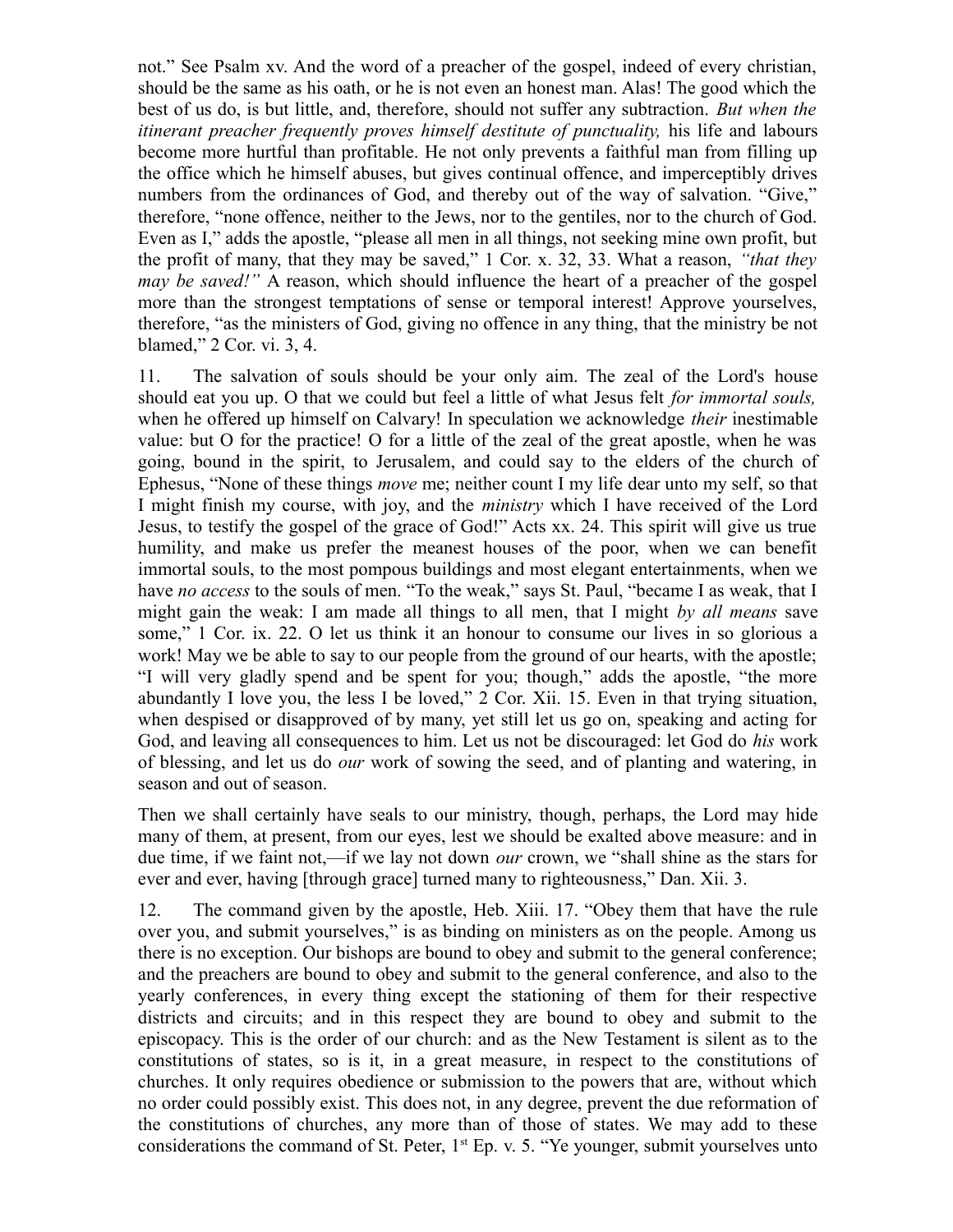# the elder."

The due examination of candidates for the ministry is of the utmost importance. The questions proposed for this purpose, in the present section, may be drawn out and enlarged upon by the bishops, as they judge necessary; and, if duly considered will be found to contain in them the whole of christian and ministerial experience and practice. In respect to doctrines, experience, and practice, the preachers will have passed already through various examinations, before they are received into the travelling connection. Let us take a view of the whole, remembering that our societies form our grand nurseries or universities for ministers of the gospel.

1. On application for admission into the society, they must be duly recommended to the preacher who has the oversight of the circuit, by one in whom he can place sufficient confidence, or must have met three or four times in a class, and must be truly awakened to a sense of their fallen condition.

Then the preacher who has the oversight of the circuit, gives them notes of admission, and they remain on trial for six months. 2. When the six months are expired, they receive tickets, if recommended by their leader, and become full members of the society. And to prevent any future complaint on the ground of ignorance, the rules of the society must be read to them the first time they meet in class. 3. Out of these are chosen, from time to time, *the leaders of classes,* who should not only be deeply experienced in divine things, but have a measure of the gift of preaching, so as to feed the flock of Christ under their care, in due season. 4. Out of these, when they discover in public prayermeetings an extraordinary gift of prayer and some gift for exhortation, are chosen *the exhorters.* 5. Out of the exhorters, who are employed in the places of least consequence, or to fill up the place of a preacher, in cases of necessity, are chosen *the local preachers.* These are first to receive a licence signed by the presiding elder, and by the quarterly meeting,\* which is composed of the local preachers, stewards, and leaders of the circuit. Without the consent of the presiding elder, and of the majority of this meeting, which is the most proper and respectable representation of the circuit that perhaps can possibly be devised, no one can be admitted as a local preacher. And the licence abovementioned must be annually renewed, till the local preacher be admitted into the deacon's office. 6. Out of the local preachers are chosen *the travelling preachers,* of whom those in full connection form the members of our conferences. These must be on trial for two years before they can be received into full connection with the conference, their characters being examined at each conference (whether they be present or absent) in respect to morals, grace, gifts, and fruit. Nor can they be received upon trial as *travelling preachers,* till they have obtained a recommendation from the quarterly meetings of their respective circuits. The bishops indeed, and the presiding elders, have authority to call them to travel, in the intervals of the conferences, when they have received the above recommendation, otherwise the circuits would be frequently destitute of preachers. But their call to travel, must afterwards be confirmed by the yearly conference.

#### •*See the* 21*st section of this chapter.*

From all that has been observed, it must be clear to every candid reader, that it is not the yearly conference *only,* or the bishops or presiding elders *only,* in the intervals of the conferences, who choose the local or travelling preachers. On the contrary, *they* have no authority to choose at all, till the people, through their leaders, stewards, &c. recommend. And those who will not be satisfied with this whole process of probation, considered in all its parts, must be rigid indeed. But we bless God for the whole of this economy, and do attribute to it, under his grace and providence, the purity of our ministry. When we consider the importance of *the gospel ministry,* this severe process is by no means excessive. "Now then," says St. Paul, *"we* are *ambassadors for Christ,* as though God did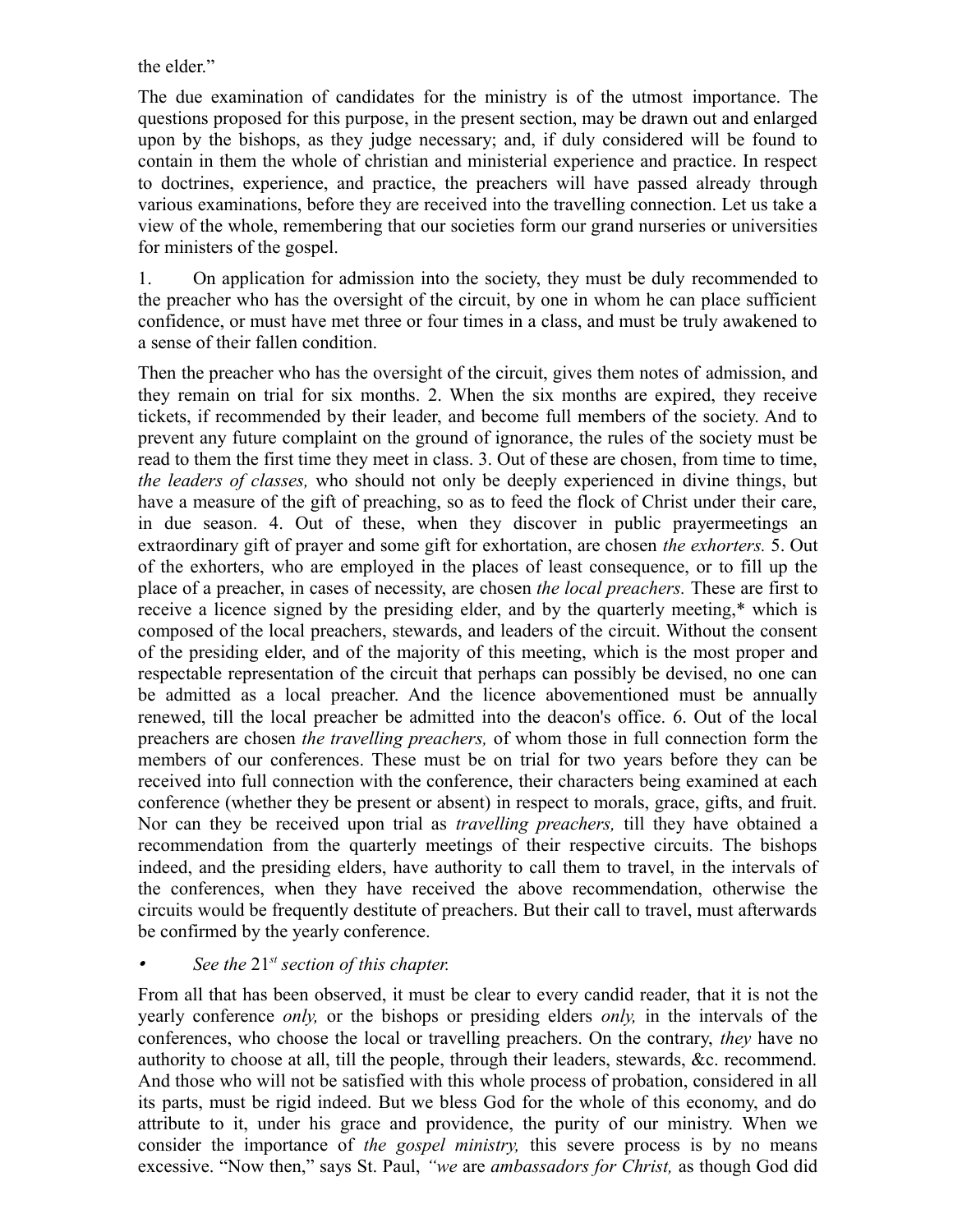beseech you by us," 2 Cor. v. 20.

And again, "Whether any do inquire of Titus, he is my partner and fellowhelper concerning you; or *our brethren* be inquired of, *they* are *the messengers of the churches,* and *the* GLORY *of* CHRIST," viii. 23. "Try the spirits," says St.

John, "whether they are of God; because many false prophets are gone out into the world," 1 John iv. 1.

These are all wonderfully lofty rules, but without a sanctified heart that is actually capable of applying them, they cannot reach reality. In fact, they force the creation of religious counterfeits so that these men may keep their nice comfortable jobs in the church that come with such fringe benefits as high honor and fawning respect.

*So with the passing of time, what happens? One after another of the eminent Holiness ministers on this website could not remain in their midst!!!....*

From p.24 "Bud Robinson -A Brother Beloved" by J. B. Chapman (HDM0525)

Somewhere during that period, likely in the first part of it, he was given his choice between giving up the preaching of holiness and leaving the M. E. Church, South. His own account of the matter was, "I told them I had only one conscience and there are many churches, so I would keep my conscience."

Upon his withdrawal from the M. E. Church, South, he reports that he "at once" wrote to the presiding elder of the M. E. Church to know if he would take a man who believed in sanctification as a second blessing, and had the experience himself. The answer was favorable and the transfer seems to have been made without delay.

There was a "holiness prayer meeting" in Georgetown, and the Robinsons were its promoters. Just how they fared in either a spiritual or financial way is not clear. In "Sunshine and Smiles" Bud refers to this period, saying, "While I was trying to keep loyal to the church and while the presiding elder would not let me preach out of town, and the preacher in charge would not let me preach in town, I ran a dye shop and wood wagon to support my family." That period, 1893 to 1898, must have been a trying one for Bud Robinson, whose very nature bloomed out under kindness, and whose heart was so ready to go to any lengths, not involving sinful compromise, for the sake of peace. There are intimations that there were even physical hardships, involving clothing, food and fuel, during that period.

One thing that happened during this period which Bud characterized as "long and weary," was Bud Robinson's miraculous healing in 1896. Bud's own story as related in "Sunshine and Smiles," says, "For sixteen years I had occasional epileptic fits, and for fifteen years I had paralysis, and for ten years bleeding of the lungs, and my arms had been several hundred times pulled out of place and put back. This statement may seem extravagant, but it is literally true. Through the spasms that I had, a keen pain would strike me in the arms and they would be pulled out of joint. After a few years they would not stay in place, and if I reached up a little too high, or if I reached a little too far back, my arm would come out of place. Or if in sneezing I threw up my hands, either one or both of my arms would come out of joint. When at work in the field and often at night in my sleep I would turn and throw my arms out of joint. Whenever my arms came out of place, I would have to lie down on my back and my brother would put his heel under my arm and get me by the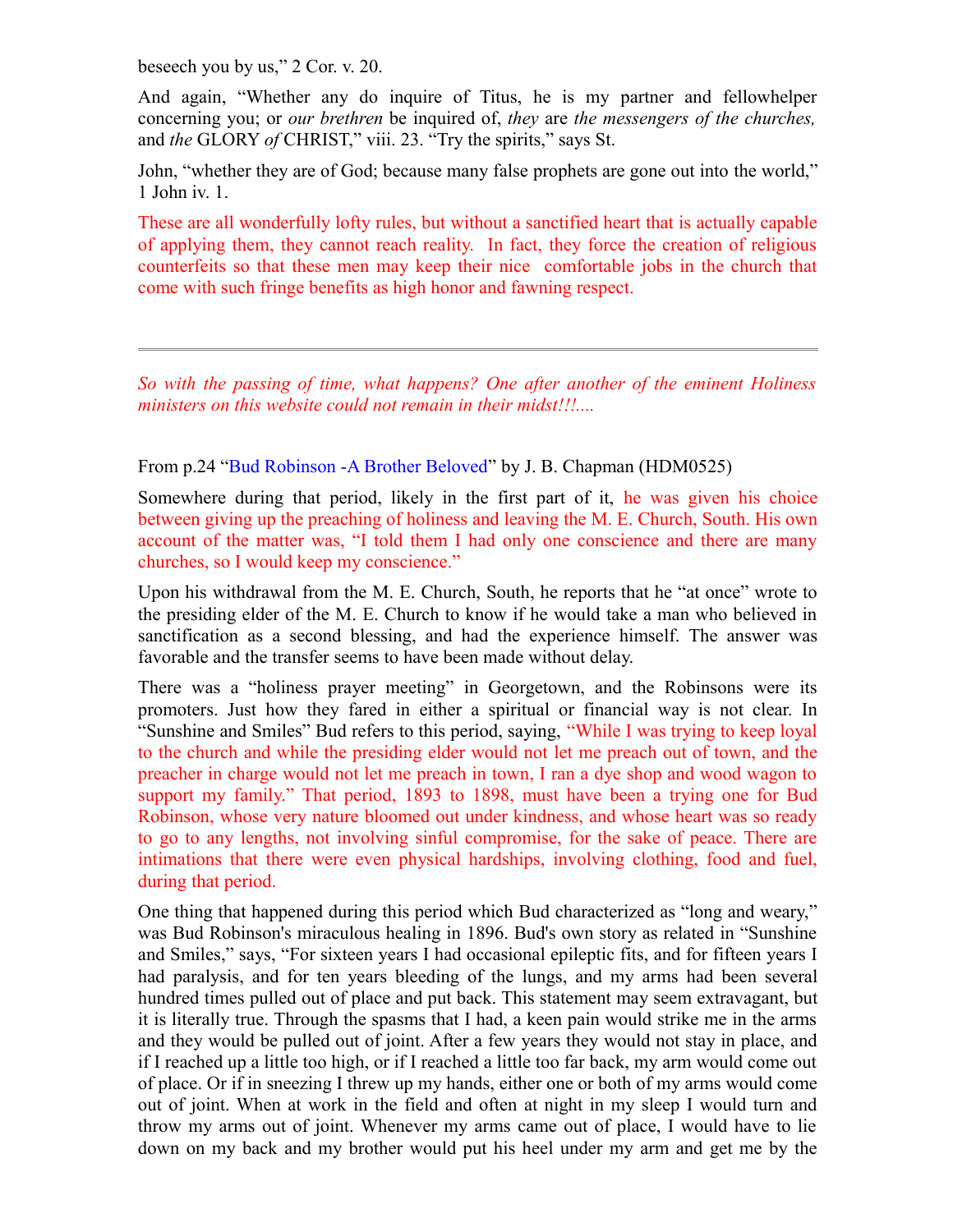wrist and pull my arms back into place. My arms finally got so bad that I had to leave them out of place because it was such intense suffering to have them coming out of place and then have them pulled back into their right place again. "God is witness that for those eleven years I had never had one doubt about the goodness and mercy of God and His power to save, sanctify and keep. . . . In 1896 I was wonderfully healed by the Lord. . . . God wonderfully healed me of all, clarified my mind and gave me His Word in my mind." This marvelous healing was in answer to prayer and faith, and to the end of his days Bud never retracted his testimony regarding it. Yet he never became an extremist on bodily healing. He preached on the subject of divine healing and wrote a book on it, but he always maintained that healing from God is a gift, rather than a grace, and that God heals or withholds healing according to His own sovereign will. Regarding his own healing, he said, "I want health only for God's glory — if it is not for my good and His glory I don't want it." And in his reasoning on the subject, he concluded that suffering and pain are often ministers of God's mercy, since they make one to realize his dependence upon God, and they also act as restraining judgments upon those who would otherwise go to extremes even worse than they now practice. That his own healing was real, he would always witness. Once when he told of his healing, a physician in the audience, an unbeliever, approached Bud saying, "I don't believe your arms are out of place as you say, and I would like to satisfy my mind on the subject." Bud took the doctor into a small room and removed his coat. The doctor found the situation just as Bud had described it. Then the doctor inquired, "If God healed you, as you say, why did He not put your arms back into place as they normally should be?" Bud replied, "I can't answer that question, doctor, unless, perhaps, He left me this way so as to convince men like you that there really was something the matter with me once." That his healing was permanent is proved by the fact that he worked harder than almost any man of his day and yet lived to be almost eightythree years of age.

### *The eminent Rev. M. W. Knapp leaves also.*

# **Why I Withdrew From The Methodist Episcopal Church**

"It was not because of any complaint against my Christian character. My last Conference passed my character, and the pastor of the Church where my name was identified testified:

" 'To Whom It May Concern: This is to certify that Rev. M. W. Knapp and family are acceptable members of the Freeman Avenue Methodist Episcopal Church, Cincinnati.

" 'Rev. M. W. Knapp's character as a minister is clear before God and man, and as he can not appear before his Conference brethren, I, as his pastor, cheerfully render this certificate as required by Discipline.'

"The presiding elder to whom I sent my withdrawal, referred to in last week's Revivalist, among other things writes:

" 'While I most sincerely regret to part with you, and believe that I express the feelings of a large majority of both ministers and laymen in our Conference when I also express their regrets at the separation, yet I recognize the consistency of your action, and hope that your work may glorify God and help in the establishment of His kingdom in the earth.'

"It was not because of any hard feelings toward the denomination or its ministers, to both of which I was deeply attached, and the facts which compel the separation pain me more deeply than I can express. My love especially to my brethren of the Michigan Conference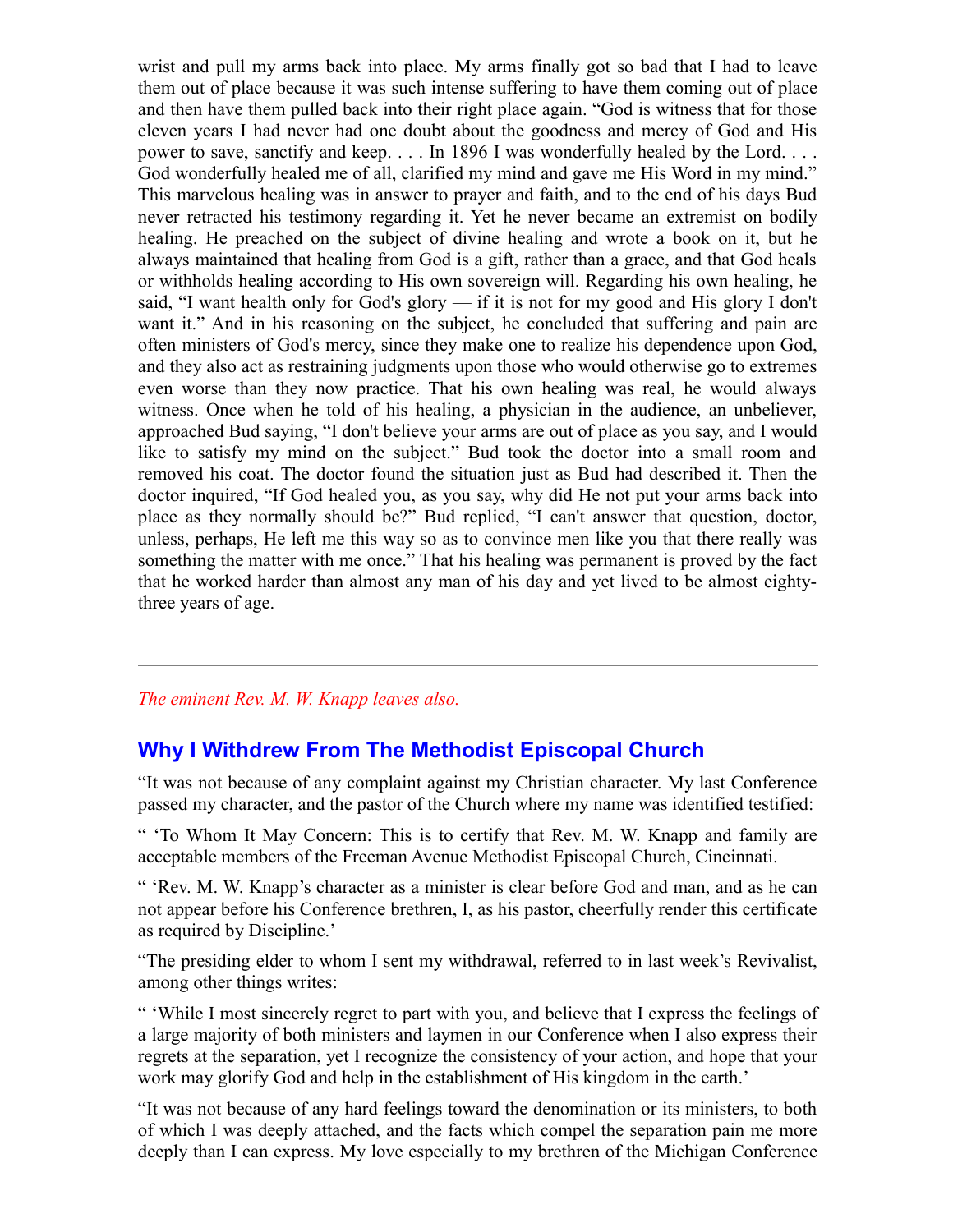doubtless has blinded me from seeing my duty in this regard sooner than I otherwise would. The following are some of the reasons which led to my decision:

"First of all, God has so filled my hands, heart, and life with providential, evangelical work outside of the Methodist Church that I have little time or means to invest directly in it, and I feel that it is inconsistent to be a member of a body, and not act with it, and not give it my support.

"Second. Because of the sinful complicity of the Church and many of its leading officials with the liquor-traffic.

"Third. Because of the awful conformity of the Church to the world and the union of its ministers and members with its fraternities, fairs, festivals, and fashions.

"Fourth. Because modern Methodism, with its unsaved membership, worldly officials, godless choirs, and complicity with the world, is but a travesty on original Methodism and primitive Christianity.

"Fifth. Because of her neglect and rejection of Bible holiness, claiming to be a society for its spread, when she is becoming largely a society for its suppression, tolerating a mere theoretical holiness and rejecting the true.

"Sixth. Because while in some places she elides or opposes sanctification, yet there is evidence that in others she seeks members under the pretense of being a genuine holiness Church. I can be no party to this.

"Seventh. Because she is largely substituting education for the baptism with the Holy Ghost, the cornerstone of her university at Washington being laid by Freemasons.

"Eighth. Because she welcomes an unsanctified officiary, instead of men 'baptized with the Holy Ghost and full of faith and of the Spirit,' as the Scripture demands.

"Ninth. Because, after repeated admonitory warnings from many of her sons and a recent call by her bishops, she absolutely refuses to repent, and is sailing faster than ever into the whirlpool which is engulfing her.

"Tenth. Because I believe the time has come when I can serve her spiritual interests better upon some rescuing lifeboat than upon the sinking ship.

"Eleventh. Because the Bible forbids being unequally yoked together with unbelievers, while the Methodist Church yokes up with license voters and all kinds of sinners.

"Twelfth. Because for weeks the matter has come up in such a way as to have hindered my faith and prayers had I refused.

"Thirteenth. Because after months of earnest prayer and consideration I have a solid, sweet assurance that God so leads, and that He who has given me victory at every other crisis in my experience will be with me in this, and bring out of it the greatest good to man and the greatest glory to Himself.

*"O Methodism! Methodism! How oft some of thy sons would have restored thee to thy former power and to primitive purity, but thou wouldst not! Behold thy commission is taken from thee and given to others (Holiness Churches), who are bringing forth fruit unto holiness. O that thou hadst been true to God and to the work of spreading Scriptural holiness which He committed unto thee! Then had thy peace been as a river, and thy righteousness as the waves of the sea.*

*From: "Withdrawing from the Methodist Church" By M. W. Knapp*